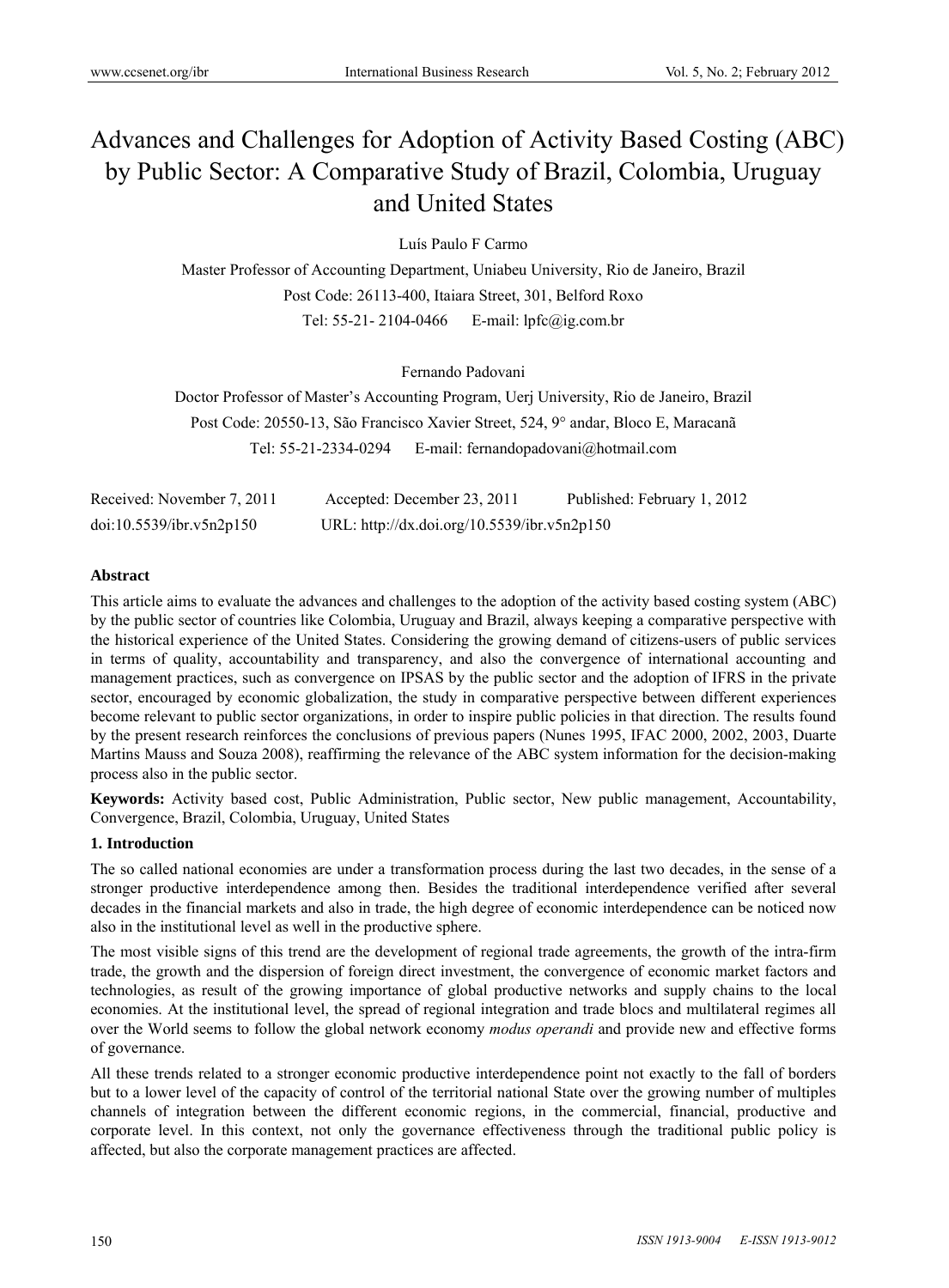All these transformations can be considered as result and cause of the prevailing dynamics of convergence in the global economy. According to the convergence hypothesis, the greater is the openness and greater is the economic integration to the global economy, stronger is supposed to be the dynamic of convergence, which may drive different aspects such as price levels, market practices, consumption patterns, technological solutions, communication gaps, institutional behavior but also management practices. The logic of the transfer of technologies and techniques follows the investment as well the practices follow the information. The logic of "benchmarking" seems to be present and comprehensive. In this context, also the corporate governance technique follows the spread of the information technologies.

For several decades, according to Hansen and Mowen (2001), companies didn't use to care very seriously about the presence of similar products in oversee markets and much less about questions related to the nature and origin of management control practices in use, because they were separated by geographic distance and protected by market niches. But is was due to some key factors, such as opening markets and international competition, as Wernke (2004, p. 75) reminds us, that organizations are compelled to seek methods to assist in the decision making process, including now an enhanced global rationality, optimal solutions discussed and nurtured in competitive markets, and other essential strategic elements to its permanence in the market segment.

Is this context made of weaker public governance over markets and stronger linkages among economic networks of global range, the market actors decision making process would be affected by a considerable higher degree of incertitude, since, in an interdependent global economy, the new linkages become so complex, even when considering only local markets, always determined by variables from the international business environment.

This is precisely the environment where institutions are valuable and socially demanded, since institutions can provide effective support to bridge the "market failures", understood as rationality failures, in terms of access to information and reduction of transaction costs. And, in a context of retreat of the bureaucratic State institutions, this demand for bridging rational gaps institutions is, each time more in post-modernity, supplied by institutional regimes, public but non-State institutions, market institutions or even by international regimes.

In this context, the economic interdependence in global regional or scale, which enhance and accelerate the movement of economic flows over and under the traditional national and territorial governance boundaries, can be understood also as an inductor factor for reducing costs of organizational activities and processes, due to the increased competition, now on a global scale, updating in global terms the permanent pressure for reducing inefficiencies and waste, but also reducing the transaction costs in market structures itself.

One of the most interesting aspects of this process is that some of the transformations in terms of interdependence and convergence observed in the international economy can also be observed in the public sector management. Since the 1980s, we have been witnessing the emergence of the New Public Management, as a result of the crisis of the traditional "bureaucratic State" and the emergence of the social demands for improvement of the public services supplied, as shown by Lozano and Valencia (2008, p. 85) in the article "Presupuesto y public spending: Secretaría General de Presupuestos y Gastos".

In this sense, this present study aims to access how the economic actors but also the market structures can benefit from adopting management regimes and standards practices, upgrading individual corporate performances and also reducing the transactions costs existing in market structures. The case to be analyzed as a trend of convergence of management techniques will be the adoption and diffusion of the ABC system, the Activity-Based Costing system in the public sector of emerging economies of Latin America, with special attention to the developments in Brazil, Colombia and Uruguay, always in a comparative perspective with the historical developments observed in the United States.

The quest for higher transparency of public sector spending and better quality of services supplied have widespread over the public sector in all Latin America since the reforms of the 1990s, and several managerial procedures have been gradually incorporated to the State institutions. In this context, the problem of cost determination is commonly central but always elusive to the management of supplied public goods and services, as seems to indicate the several studies, such as Duarte (2002), Cruz (1997), Slomski (2003), Ribeiro Filho (1997), Nunes (1995), BNDES (2000), Félix and Gomes (2008) and Mauss e Souza (2008).

This paper, initially, describes the problem of search to then make the literature review. In the sequence, was dealt with the methodology and the comparative study focusing the challenges of adoption of the ABC system in the public sector in Latin America, in countries like Brazil, Uruguay and Colombia, always in a comparative perspective with the case of United States. The review of literature will try to highlight the most important and pioneer initiatives, common developments and problems reported.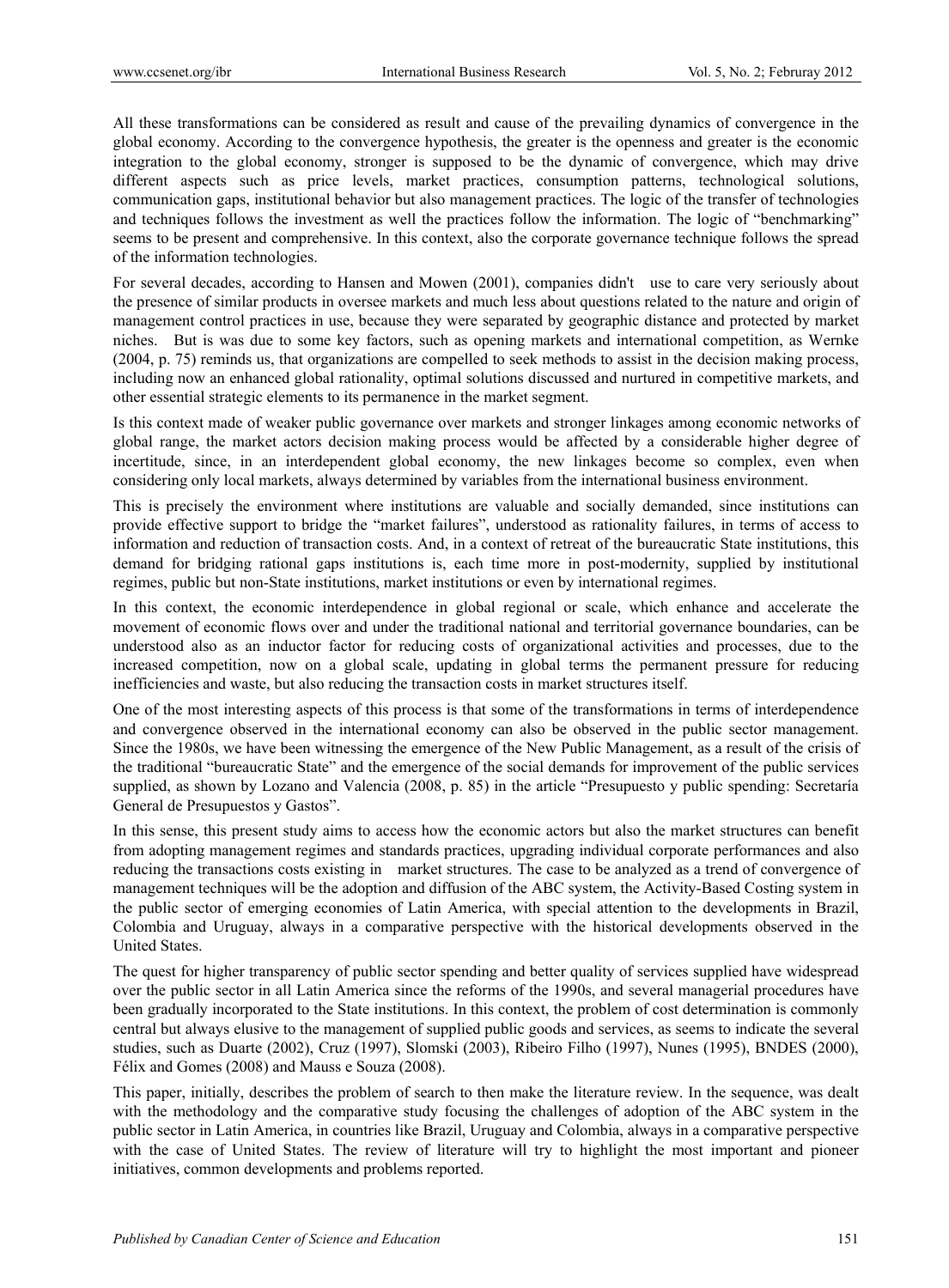#### *1.1 Research Problem*

This paper aims to discuss one specific aspect of the general dynamic of convergence, also related to the building international patterns and regimes. These trends are assumed as important characteristics of the contemporary economic globalization.

The focus of this work will be set on the convergence of management and corporate governance techniques, a process that is motivated by the expanding global networks of investment and information. These productive global networks seem to be determining the trade patterns, the foreign investment pattern, the technological convergence pattern and also the management techniques patterns.

The present paper wants to contribute to the understanding this process through the analysis of the dissemination of the ABC system among the public sector management of some Latin American countries (Brazil, Colombia and Uruguay), in comparative perspective with the United States experience, seeking patterns of common challenges for the adoption of this management standard, specially in the public sector management.

The research aims to answer the following question: what are the advances and challenges for adoption of the ABC system by the public sector of countries like Brazil, Colombia and Uruguay ? Which patterns and determinants is its development responding to ?

The answer to this question will indicate in what extent the public sectors of the studied countries have been stimulated by own experiences and positive results or have integrated ready-made management models and techniques.

#### *1.2 Research Objectives*

The objective of this research paper is to produce insights to those public policies initiatives aiming the reform of public sector management in the sense of enhance the rational performance in the public sector and better cost reducing results. The study will be carried out through the comparative analysis of the implementation and diffusion processes in specific Latin American countries, namely Brazil, Colombia and Uruguay, always considering as reference the historical experience in the United States, considering the convergent and divergent aspects and exploring the possible determinants for its advance of the adoption of ABC costing system in the public sector, according to the available literature.

#### *1.3 Methodology*

The methodology used in this research is based on an exploratory comparative study, reviewing the literature about the ABC system in the public sector of some Latin American countries, order to identify trends and hypothesis.

The research design and the choice of the studied countries are based on the intention to offer economic and economic representativeness and also some degree of geographical and economic variety. Thus, following these criteria, two countries are members of "Mercosur" (Brazil and Uruguay), another country is member of the Andean Pact (Colombia), one is a large and (relatively) closed economy (Brazil), one is a middle size economy (Colombia) and the third is an example of small and open economy (Uruguay).

In this sense, the countries were chosen also in function of the availability of information concerning the adoption of the ABC system in the public sector. The special case, working as reference to all others, is the United States, where the ABC system was initially developed and is increasingly being adopted by the public sector.

#### **2. Theoretical References**

#### *2.1 Globalization and Convergence*

One of the basic assumptions of the present study is based on the hypothesis that openness and interdependence of local, regional or national economies with the global financial, productive and technological networks produce convergence. Convergence can be noticed in different areas and levels of the economy, such as market factors, prices, practices, technologies and techniques, rules and norms, and even language.

Convergence could be understood, in this sense, as a major dynamic operating in the international economy, in its global networking era, a dynamic resulting, basically, from the contact. Economic contact, recently stimulated by the greater importance of global networks (financial, productive, informational), can redefine aspects such as connectivity, continuity and proximity, which, by their turn, can redefine the own shape of the economic space.

Since "contact" is sharing and also learning, even the cultural perception of distance and the cultural perception of similarities can be transformed by the growing interdependence. Geographical proximity sometimes doesn't mean necessarily to be a determinant to the perception of what is "different", as indicate the researches of Leite (1981) in "cultural affinities of the Executive and the selection of eternal markets in Brazilian companies producing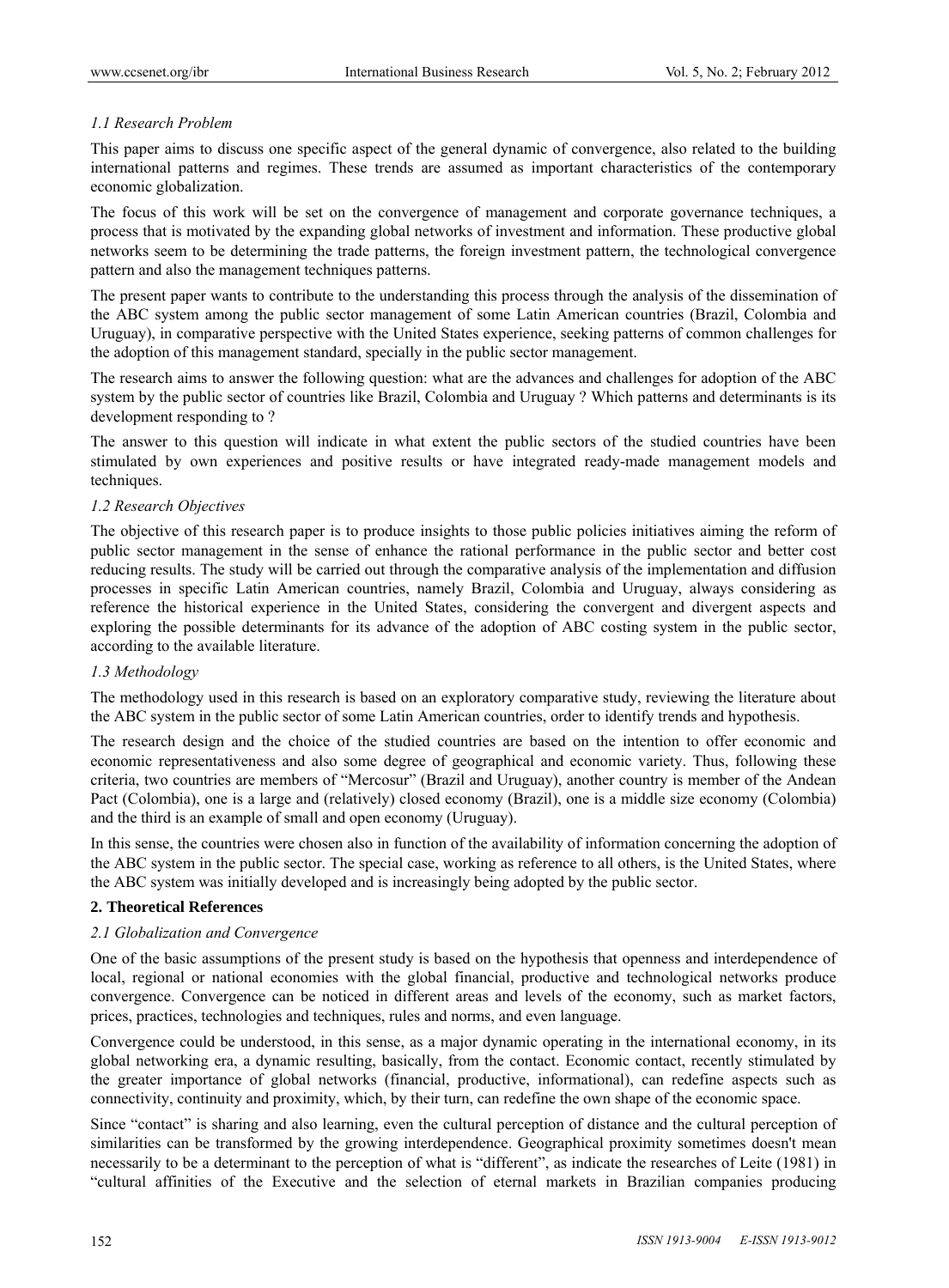manufactured goods" and Freire and Rocha (2003) in the article "The new frontiers: the multinacionalização of Brazilian companies".

Distance is an economic concept and not a "Euclidean" concept, based on the straight line, according to the expression adopted by the World Bank report (2009). The economic distance is related to the access and the connectivity, following an economic space shaped in form of networks, more and more a space of flows and less a space of places (Castells 1999), or a space of circularities.

In this sense, the economic linkages with the Brazilian economy, or the absence of them, make in many cases the neighboring Colombia farther than United States (Freire and Rocha, 2003). It is also what detect Stöttinger and Schlegelmilch (1998) in the article "Explaining export development though psychic distance: enlightening or elusive?" quoted by Freire and Rocha (2003, p. 107), suggesting that "the concept of cultural distance had become less important due to the globalization of markets".

This idea of convergence as a byproduct of interdependence and openness to the global economy is based on the works of neoclassical economic theory of trade. According to this model, the market economy would be based upon the rational logic of specialization as the way to achieve efficiency and productivity. Once fulfilled the requirements of free movement of factors through the economic space, occurring between the different sectors of the same economy or occurring between the different national economies, the rational seek for efficiency through specialization should provoke an equalization of opportunities, a better distribution of factors, an improvement in the optimal allocation and, hence, a general dynamic of convergence.

In this context, the higher is the level of connectivity and unification existing in some given economic space, higher tend to be the degree of specialization, optimal allocation and convergence in that space. Thus, it would be the existence of fragmented and segmented economic spaces, due to institutional, political or infrastructural reasons, that would stimulate the development of local autarkies and economic divergences and imbalances.

In this sense, the contemporary economic global networks seem to be capable of accelerate the economic flows, transporting goods, services, capital, technology and information, enhancing contact, opening space for innovation but also for increased competitiveness, now on a global scale. Both trends seems capable to ultimately represent a factor of pressure and then inductor of changes, pushing organizations is the search for alternatives for reducing costs or improve performance.

The contemporary transformations could be understood as a qualitative new trend, touching the productive base of the economy, where the productive process is each time more organized as productive corporate networks of global reach, and, according to Castells (1999), can be considered as the "basic organizational form" of the global economy. Important indicator of this new basic organizational form is the growing importance of the intra-firm trade.

Its importance in the international trade relations grew from 30% in 1970 to 55% in 2000, according to the World Bank (2009). The sharp resumption of the foreign direct investment in the world economy during the 1990s, especially in the emerging economies, could be understood as another sign of the consolidation of global productive networks, passing from the traditional level of 6% previous to the 1990s to 11% of the capital formation in 2005, in the World economy. (RICUPERO 2007)

In the managerial environment, this trend can generate a new demand from the citizens-users pressuring the public managers to a better performance and efficiency in the supply of public goods and in the management of public institutions, which may rely on the principle of the lowest cost in conjunction with the highest quality.

Of course, broader forms of contact also generate uncertainty and fear, especially in periods of "great transformations", inspiring, not infrequently, the adoption of protective policies, as a form of reaction against the loose of references and the uncontrolled side effects. During those times is common to arise different forms of localism and autarky, such as the search for local solutions, the protectionism in its several forms and levels, and reliance upon domestic resources, as well the arising of new diffuse demands for "control" in the cultural background.

In the case of the economies focused in the present study, is possible to see some indicators of integration to the global economy. The degree of openness existing in each economy tells us a little about the trade connections with the rest of the World and much more about the degree of importance of the domestic market to each economy. The Table 1 shows the degree of openness of the studied economies.

But when we compare the degree of participation of the foreign transnational corporations in the industry sector, we can have a closer idea about the productive integration to the international productive networks, as can be observed in the Table 2.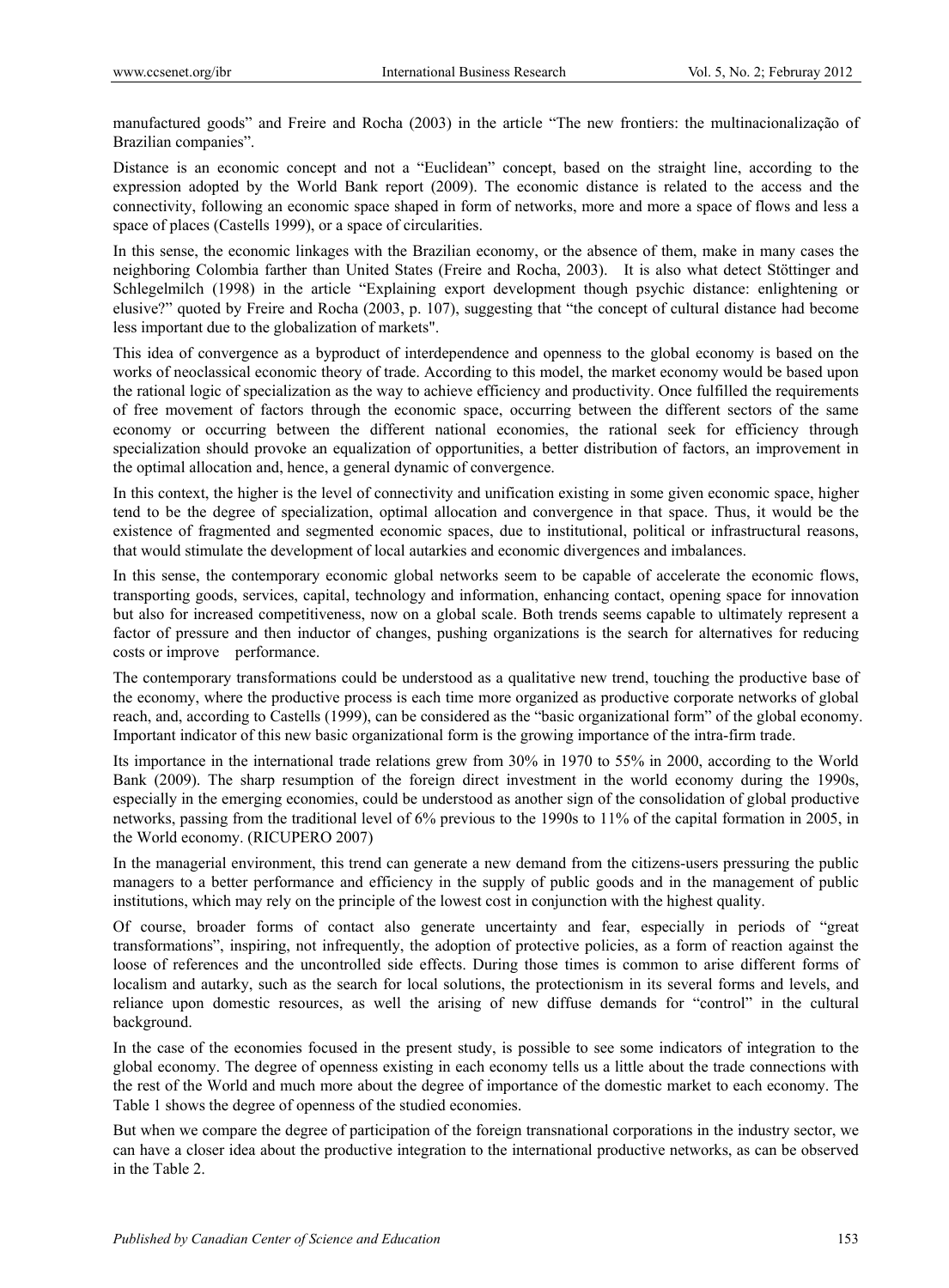#### *2.2 The Problem of Efficiency in the Public Sector*

Studies conducted by the Secretary to the Federal Budget, of the Brazilian Government (SOF, 2008: p. 9), pointed out the "need" of a control system based on a detailed cost information structure, as the best support for the management of the public sector. This system could guide the decisions of agencies running public policies but also for the central State bodies of the public administration. This cost-based information system would consist of a "circular flow" focused on the cost information.

This perception expressed in recent policies of some sectors of Brazilian administration seems to extend and deepen the two decades old debate of reform of public administration in the sense of a more rationally managed public sector, in the sense of higher accountability and efficiency of public resource management, as remind us Beckett (2002).

In the same direction, Alonso (1999, p. 45) in the article "Cost in public service**"** reminds that "the correct calculation of the costs of public services and its publicity are powerful instruments of social control, allowing [...] the evaluation of efficiency of services provided ".

All this effort of reform of the public administration, broadly called as "new public administration", consolidated new priorities and methodologies, all inspired in the almost consensual liberal visions in the 1980s aiming to reduce the size of the State, and, at the same time, to foster a managerial and rational approach to the remaining State institutions.

Other premises were also stimulated the autonomy and the decentralization, as well the greater involvement and participation of the civil society. Beyond the direct privatization, the new policies also seek to promote the indirect administration, based in regulatory agencies and concessions to private suppliers.

All these trends have inaugurated a more diffuse boundary between the public and private spheres, with higher levels of participation and an approach in which public wouldn't mean necessarily state-owned. In Brazil, this new conception was inaugurated in 1995, with the reform plan named "*Plano Diretor da Reforma do Aparelho de Estado*", following the new constitutional text of 1988, where the "efficiency" where introduced as a formal principle of the public administration.

But the contemporary times seems to aggregate a further demand into the managerial approach of the public administration. As Félix and Gomes (2008, p. 2) in the article "Managerial accounting system applied to public administration: A case study on Comlurb" remember, the fiscal crisis occurred recently in Europe and United States are compelling governments around the World to "rewrite its way of thinking the Administration", considering strongly the effort to meet the needs of collectivity in face of the depressed level of available resources, not to mention the increasing demands for transparency, accountability and efficiency.

In this sense, in Spain, Lozano and Valencia (2008, p. 85) in the article "Presupuesto y public spending Secretaría General de Presupuestos y Gastos" remark that all the financial and fiscal turmoil observed recently in the World economy seems to be impacting the priorities of the public administration, urging the affected economies to search for improvement in the use of the depressed resources, trying as much as possible to keep providing quality service, in what could be called an expanded or "reloaded" version of the "New Public Management".

For heavier efficiency demands in public sector administration, tighter cost control seems to be the frequent answer, once efficiency standards depends of the government capacity of checking and vigilance on costs over time, as point out Silva (1999, p. 73) in "Governmental Accounting: a managerial approach".

Even the definition of "efficiency" in the public sector is each time more defined in terms of costs, as remarks Garcia (1997, p. 10) in the article "Evaluation of government action: points to an early conversation", where the efficiency of any scheduled government action is now currently defined as "relationship between products and costs resulting from the completion of a public action".

This microeconomic approach could seem self-evident to the perspective of an individual firm but it is less for a public institution, considering the well-established liberal tradition focusing on the macro level of market structures, where "efficiency" is perceived much more as absence, or, lack of disturbance in the market relations (Saavedra, 2006, p. 10). As Tanzi defines in an influent International Monetary Fund report (IMF 2000), "efficiency" would be the "ability of the State in achieving socioeconomic targets with the least possible distortion of the market and with minimal uptake of available resources".

The relevance of the efficiency to the public sector administration in Latin America is proportional to the weight of the public sector for those economies.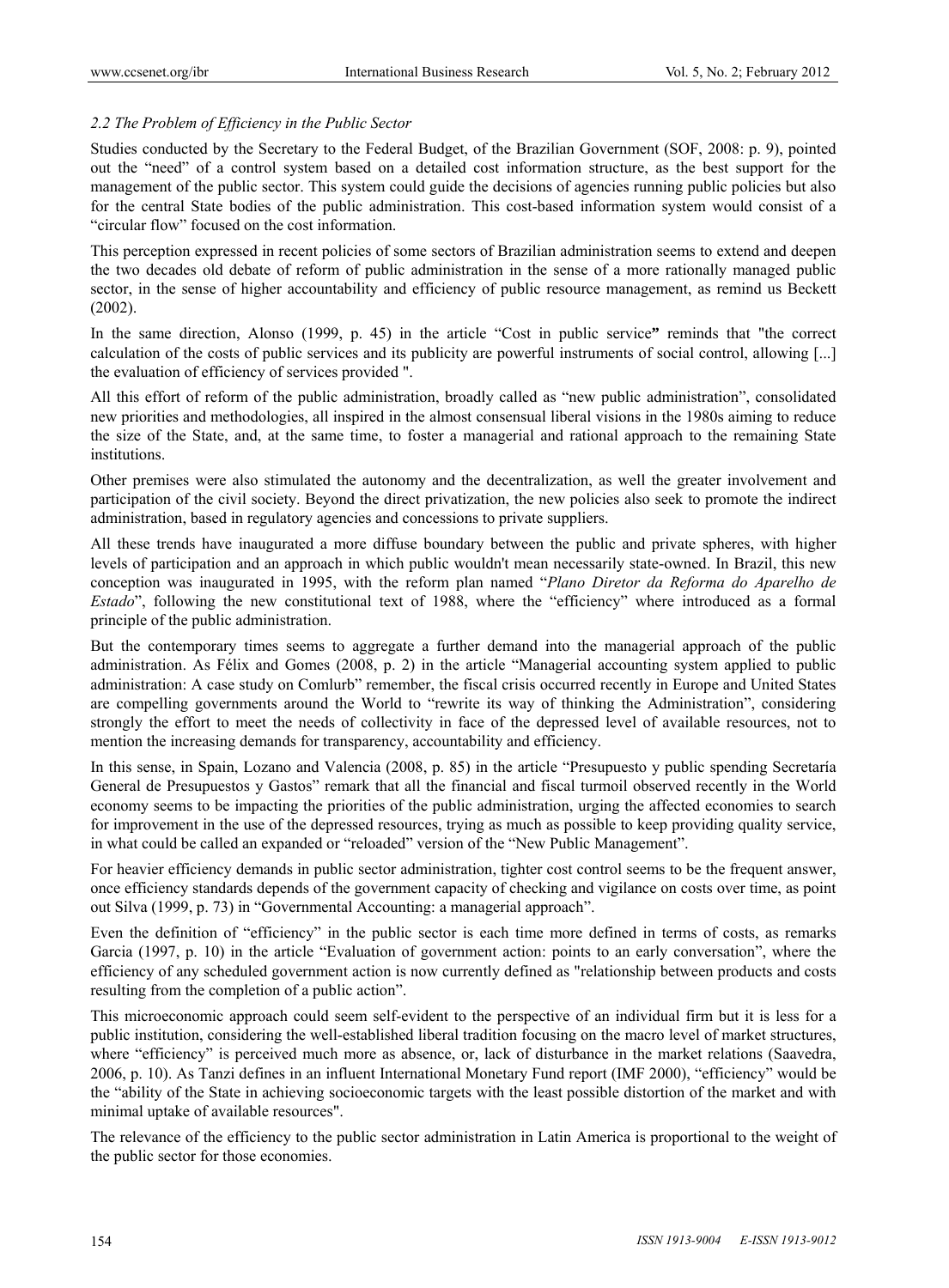To assess its not negligible impact, we can analyze the data from Table 3, presenting in percentage of gross domestic product (GDP), the weight of public sector spending in some economies of Latin America. Based on this panorama, Mauss and Souza (2008, p. 3) also advocate the need for implementation of a control system in the public sector focused on the costs incurred.

#### *2.3 The ABC System*

The ABC system can be defined, following Martins (2006), as a costing method segmented by each specific activity, what seeks to reduce the distortions caused by arbitrary apportionment of indirect costs. However, the utility of the ABC system is not limited to product cost determination. Other kind of organizations can use this tool to control and organize its activities, dealing with goods and services, in the private or public sector.

The ABC cost system was developed during the mid-1980s in the United States mainly by the managerial efforts performed by corporate research as noticed by Cooper (2009), especially by researches undertaken by corporations such as John Deere, Union Pacific, Tektronix, Hewlett-Packard and General Motors. (Khoury and Ancelevicz, 2000, p. 57)

Documented in several case studies, the ABC system spread among the American and European corporations due to net improvement offered by this managerial tool to the strategic decision-making process (Nakagawa, 1994, p. 70). The cost determination process offered by the ABC system overcomes the limits of the traditional focus on fixed and variable cost. (Garrison, Noreen and Brewer, 2007)

In this sense, Pamplona (1997) reminds us that the cost determination can be set in function of different corporation segments, lines of production, sectors, or even individual clients or customers. For Martins (2006), with the use of ABC system by the management can clearly show the cost of each activity which covers all expenses with necessary resources to the organization performance, taking in consideration the wage costs, their social charges, depreciation, energy, materials, facilities etc.

In this sense, it is important to know then what precisely an "activity" is. In several studies and surveys that deal with ABC costing system (PAMPLONA, 1997; KHOURY and ANCELEVICZ, 2000; MARTINS, 2006; CHING, 2006; FÉLIX and GOMES, 2008) the organization activity is understood in a very similar way as defined by Nakagawa (1994, p. 42), as "a process that combines, in an appropriate manner, people, technologies, materials, methods, in its environment" .

Still according to Nakagawa (1994), focusing the cost formation process according to each specific activity as proposed by the ABC system, it is possible to improve the level of transparency and visibility and better access the contribution of each activity. As Ching (2006, p.99) complements, in the ABC system there is possible to identify the cause-effect relationship, making it possible to control the sources of costs but also identifying the availability of resources required.

Thus, pointed by Kaplan and Cooper (1998), the ABC system can be understood as a response to the inaccuracy of traditional costing system, and as a result of natural evolution of the economy of the firm, each time more composed by increased fixed costs, decreasing of direct labor, high incidence of technological change and information technology, decreasing of importance of the accounting costs and growth in the diversity of products and services.

Concerning the public sector administration, the activity-based costing system (ABC) represents a great opportunity to supply the necessary information to the public administration, once, according to Brimson (1996, p. 41), the activity-based accounting can contribute to change the shape and the dynamics of the organizations, uncovering the relationship between costs and activities, influencing then the decision process, being applicable to the indirect but also direct public administration, as remind us Slomski (2003).

#### **3. Analysis of Results**

The adoption the ABC system by the public sector in Latin America can be understood as limited and in pioneering phase, despite the significant recent advances. From the experiences observed in Uruguay, Brazil and Colombia, it is possible to identify some common trends.

Following the historical trend observed in the United States, where the pioneer initiatives were implemented by the Armed Forces, the defense administration in the South American countries also were responsible for some experiences, especially in Brazil. In 2004, the Brazilian Army implemented a central cost supervision unity, called SISCUSTOS. But connected to the managerial innovations of transnational corporations, the Brazilian Central Bank (BaCen) has adopted in 2005 a "cost commission" to identify the process of cost formation in its activities.

In Colombia, with its well rooted tradition of modern public administration, the ABC system has been spread in several agencies and public enterprises, especially those supplying public services as sanitation water and electricity.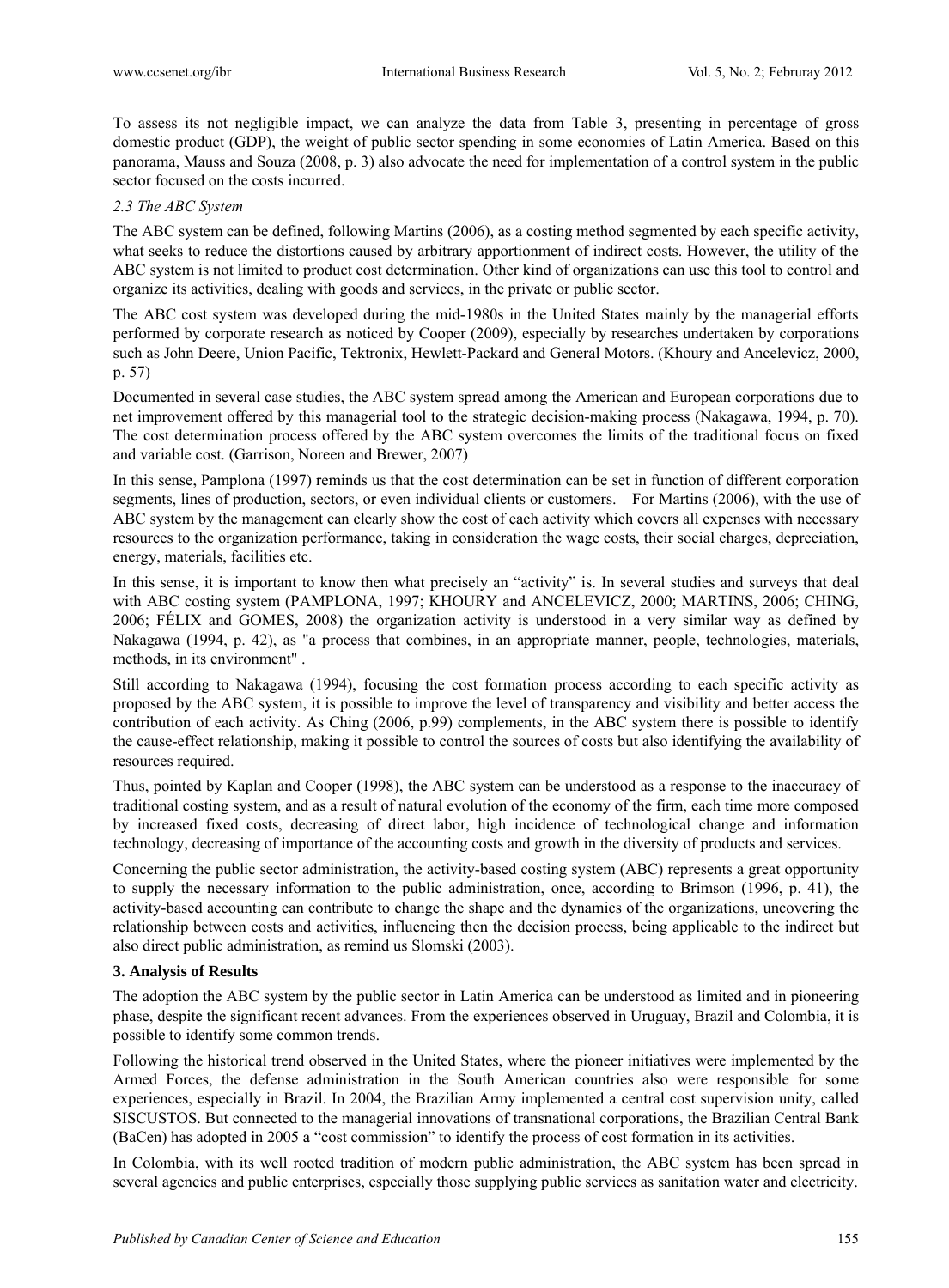This was result of a decree set by the Superintendent of Public Services determining the implementation of the ABC system in all public service companies. One of the best examples are the efficient "EEPPs", the municipal public enterprises, which had attained a high degree of managerial rationality, and the adoption of ABC systems is present and used to the tariffs determination as well the subsides policies.

The regulatory agencies and concessionaires of the telecommunications sector, such as ENTELSA and Telefonica de Pereira, they are also using the ABC system to determine the sector tariffs. In the Colombian direct administration, the best example is the system developed in 2001 by the government of the capital district of Bogota, covering three quarters of all district institutions, a process starting with the district public hospitals.

Important contribution has been made by the "Corporación Calidad", a non-profit institute and research center created in 1991 oriented for development of managerial techniques in the public sector. Among the important projects, the institute carries out training programs to the implementation of the ABC system in public institutions.

In Uruguay, when the wide program of State reform was introduced in the 1990s by the "Comité Ejecutivo para la Reforma del Estado" (CEPRE), the ABC system was highlighted as one of the most important tools to guarantee the managerial approach expected to be implemented in the Uruguayan public sector.

After that, the system became the most important tool to the prices and tariffs determination by the public service suppliers. But the program was abandoned in 2006 and the emphasis on the activity costing approach has decreased.

#### **4. Final Remarks**

The interdependence between national economies fostered by the global financial and productive networks have increased the level of competition and the importance of learn from the best practices is becoming "vital" to the organizations. This trend has been encouraging the market players to "benchmark" the most successful global management technologies, in order to find alternatives to the fierce competition.

In the search for alternatives to cost reduction and also to the process improvement, corporation but also States and governments are nowadays rethinking their models, trying to improve the general economic environment or only to meet the needs of its citizens, consumers of public goods. The wave of State reform initiated in the 1980s have been stated this values of effectiveness, whose have been over-emphasized in the context of the financial and fiscal crisis of 2008. The control of the costs of the public sector seems more important yet.

In this context, this study indicates that with the use of ABC costing management information system by the public sector in Latin America is still in halfway or in its early stages. Despite its consensual capacity to promote higher degrees of transparency and accountability of public spending and disseminate a "cost culture" in the public administration, the dissemination seems to depend, as pointed out by previous researches in the area, on the existence of factors such as:

- a) qualified administrative staff;
- b) reduced levels of populist culture in the public administration;

c) consistent demands from the civil society in terms of transparency, accountability and rationality of public services management;

d) cooperation between academic research institutions and public administration.

In this sense, future studies may verify the level of adoption of Balanced Score Card (BSC) by the public sector of these countries and their possible integration with the ABC system, to complement the management information that the Government organizations need strategic level for decision-making.

#### **References**

Alonso, M. (1998). *Cost in public service*, Text for discussion no.31. Brasília: ENAP, Outubro.

Aucoin, P. (1990). Administrative Reform in Public Management: paradigms, principles, paradoxes and pendulums. *Governance*, 3(2), 115-137. http://dx.doi.org/10.1111/j.1468-0491.1990.tb00111.x

Bagura, Y. (2000). Public Sector Restructuring. Ocassional Paper no. 3. Geneva: United Nations Research Institute for Social Development.

Barzelay, M. (2001). *The New Public Management,* Los Angeles: University of California Press.

Caulfield, J. (2004). Measuring Autonomy in Social Security Agencies: four countries comparison. *Public Administration and Development*, 24, 137-145. http://dx.doi.org/10.1002/pad.319

Caulfield, J., & Larsen, H. (eds.) (2002). *Local Government at the Millennium*, Berlin: Leske Budrich Opladen. http://dx.doi.org/10.1002/pad.319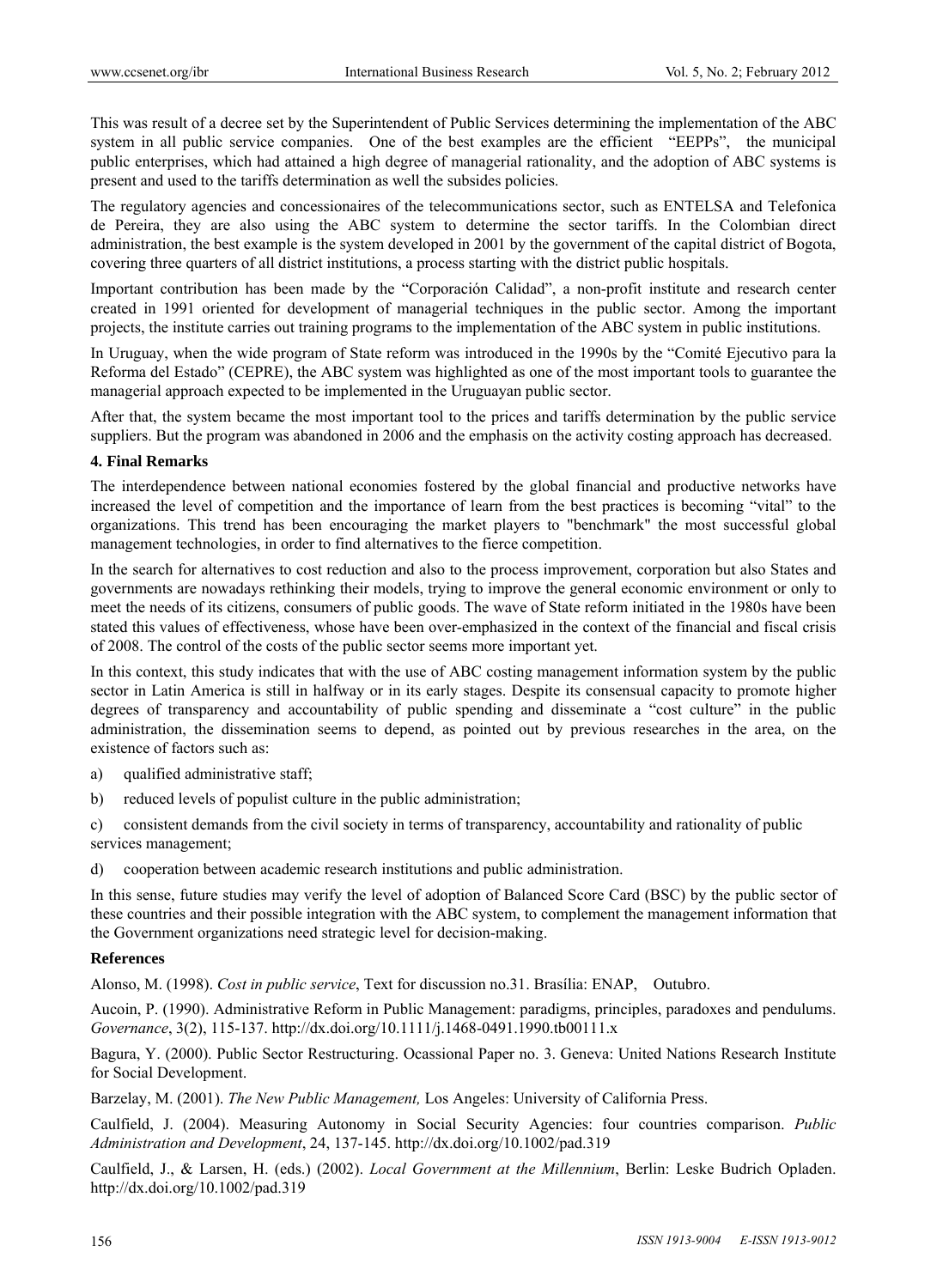Christensen, T., & Lægreid, P. (eds.) (2001). *New Public Management. The transformation of ideas and practice,*  Aldershot, Ashgate.

Cooper, R., & Kaplan, R. S. (1998). *Cost and performance*, S.Paulo: Futura.

*Custeio Baseado em Atividades.* (1994). S. Paulo: Atlas.

Félix, C. L., & Gomes, J. (2008). Managerial accounting system applied to public administration: a case study on Comlurb. *RIC-Revista de Informação Contábil,* 2(2), 1-18.

Forrssell, A. (2001). Reform Theory Meets New Public Management. *CHRISTENSEN: New Public Management,* 261-287.

Garcia, R. C. (1997). *Evaluation of government action: points to an early conversation*, Brasília: mimeo.

Gomes, J. S., & Salas, J. M. (2001). *Management Control: a contextual and organizational approach,* S. Paulo: Atlas,  $3<sup>rd</sup>$  edition.

Gregory, R. (2001). Transforming Governmental Culture: a sceptical view of New Public Management. In: CHRISTENSEN (2001): *New Public Management.*

Hansen, D. R., & Mowen, M. M. (2001). *Cost Management.* S.Paulo: Pioneira- Thomson Learning.

IFAC. (2000). *International Federation of Accountants.* Perspectives on cost accounting for government: international public sector study. New York: IFAC.

IMF. (2000). *International Monetary Fund Report 2000*. Washington: IMF.

Khoury, C. Y., & Ancelevicz, J. (2000). Controvérsias acerca do sistema de custos ABC. *Revista de Administração de Empresas*, 40(1), 56-62.

Lozano, M. R., & Valencia, P. (2008). *Presupuesto y gasto publico*, Secretaría General de Presupuestos y Gastos, Instituto de Estudios Fiscales.

Mauss, C., & Souza, V. (2008). *Cost management applied to the public sector:* a model for measurement and analysis of the efficiency and effectiveness of Government. S. Paulo: Atlas.

Nunes, M. A. (1995). *Custos no Serviço Público,* S. Paulo: Maré.

Ricupero, R., & Barreto, F. M. (2007). A importância do investimento direto estrangeiro no Brasil. In: ALMEIDA 2007: *Internationalização das Empresas Brasileiras*. Rio de Janeiro: Elsevier.

Rocha, A., & Freire, C. (2003). The paradox of cultural distance: the Boticario in Portugal. *ROCHA*: *The new frontiers: the globalization of Brazilian companies.*

Silva, L. M. (2004). *Contabilidade Pública: abordagem da nova administração pública*, S.Paulo: Atlas, 7th ed.

SOF – Secretary to the Federal Budget, Brazilian Government. (2008). Cost Information systems in the Federal Government: guidelines for the development and deployment of methodologies and systems of generation and employment of cost information in federal Government, 2008. Available in < https://www.portalsof.planejamento.gov.br/consultacustos >. access in November 12.

UNCTAD. (2003). *The World Investment Report 2003.* Geneva: Unctad.

WERNKE. (2005). Rodney Wernke. Activity based costing (ABC) applied to the processes of purchase and sale of goods distributor. *Revista de Contabilidade Financeira da USP*. S.Paulo, no.38, p. 74-89, May.

| Table 1. Degree of Openness of Selected Economies |
|---------------------------------------------------|
|---------------------------------------------------|

| country              | degree |
|----------------------|--------|
| Brazil (in 2005)     | 20%    |
| Brazil (in 1995)     | $10\%$ |
| Colombia             | $31\%$ |
| <b>United States</b> | $25\%$ |
| Uruguay              | $25\%$ |

Source: Unctad 2006.